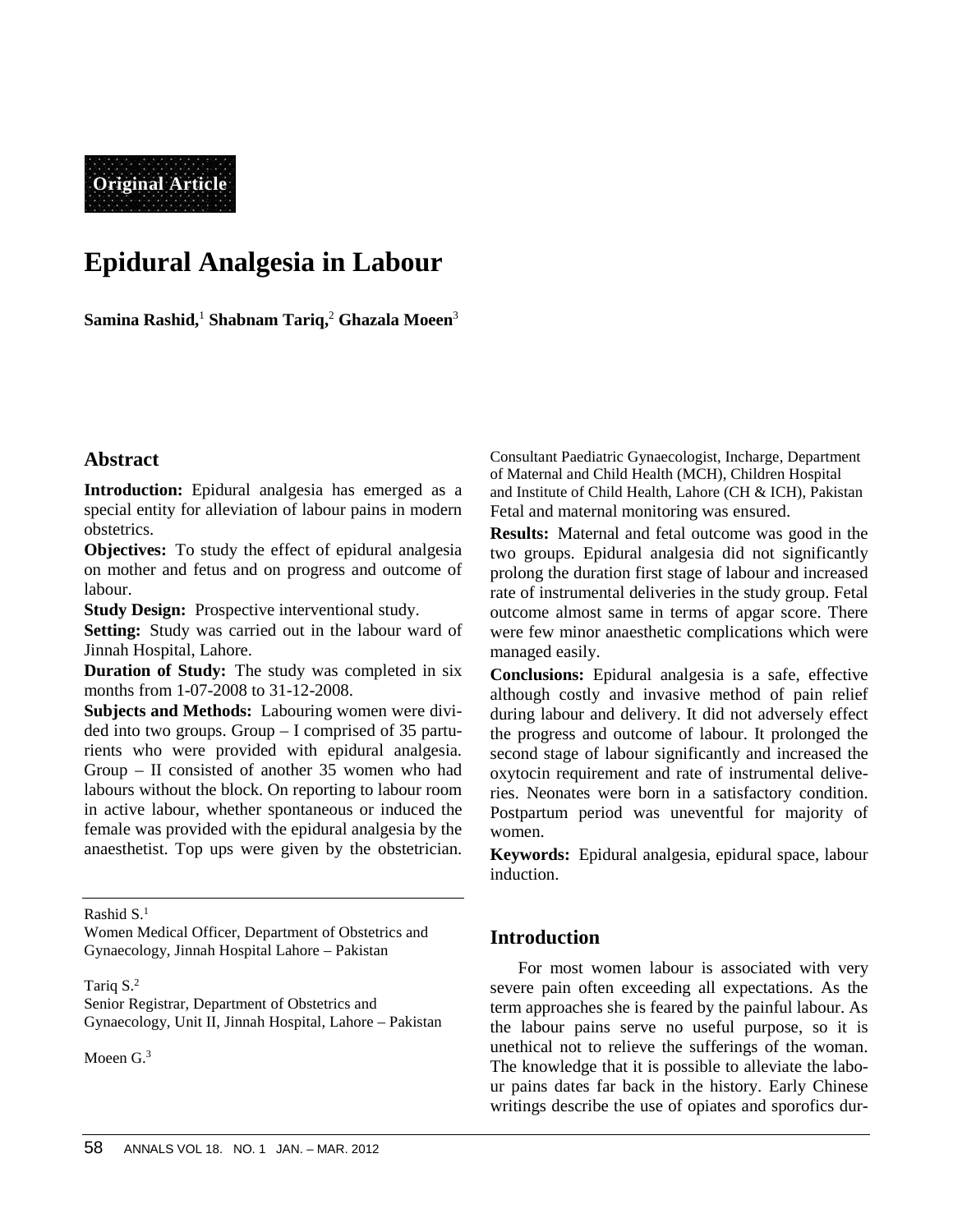ing childbirth. Similarly alcohol and other materials have been used with limited success. An ideal analge sic for labour should preferably be noninvasive, easy to administer and monitor, without complications and safe for the mother and fetus.

In modern obstetrics alleviation of labour pains has emerged as a special entity. It ranges from the injectable opioids, self administration of nitrous oxide, acupuncture, hypnosis, psychoprophylaxis to the development of highly effective epidural analgesia.

Lumbar epidural analgesia has become the preferred method of pain relief for labour and delivery. Proper administration of epidural analgesia offers many advantages for both mother and fetus. With the availability of various local anesthetics, opioids and infusion techniques, the analgesia can be tailored to the specific needs of the mother, fetus and labour.<sup>1</sup> Epidural route is probably the most effective and most commonly used invasive route for achieving labour analgesia. Local anesthetics of varying concentrations are administered as intermittent boluses or as conti nuous infusion. Adjuvant drugs are able to enhance the quality and duration of analgesia.<sup>2</sup>

The epidural space is approached through lumbar or sacral route. The anesthetic agent injected blocks the posterior nerve roots blocking the sensory input and perception of pain but spares the anterior root fibers preserving the motor function.

All pregnant women should be given detailed information about both the benefits and possible side effects of epidural analgesia in good time before they go into labour: Optimal use of epidural analgesia depe nds not only on the availability of a 24 hours anesthe sia service but also on adequate knowledge, cooperation and enthusiasm of all those involved namely mid wives, obstetricians and anaesthesiologist.<sup>3</sup>

Labour is a painful experience, only a mother can realize. The woman is scared of it as the term appro aches. It is also governed by social, cultural and emotional background of an individual. The variety of techniques available for relieving labour pain should mean that every mother can find a method that will suit her. Among the different modalities available, epi dural analgesia has probably emerged as the most effe ctive and commonly used, although invasive route for achieving labour analgesia. Along with providing effe ctive analgesia, the metabolic stress response to pain of labour is attenuated by epidural analgesia.<sup>4</sup> There are few complications of the procedure like hypoten sion, inadvertent dural puncture and headache which are easily treated and self limiting. Permanent morbi dity and mortality are rare.<sup>5</sup>

Most of the patients to receive epidural analgesia in different study groups are nulliparous who are more likely to have prolonged labour due to inefficient uterine action, cephalopelvic disproportion and instru mental delivery. Many of the women have indications for induction, augmentation or prolonged labour even before the initiation of block. These confounding vari ables should be taken into account when evaluating the results of epidural analgesia.

Local anesthetics of varying concentration are administered as intermittent boluses or as continuous infusion. Adjuvant drugs are able to enhance the quality and duration of analgesia and decrease motor blo ckade. The current trend is in favour of an opioid whi ch offers distinctive advantages. Fentanyl and sufentanil are mostly recommended and have no adverse effect on neonates attributed to their use.<sup>6</sup>

# **Patient's and Methods**

Objectives of the study were:

- 1. To evaluate the effect of epidural block on the pro gress of labour.
- 2. To assess the incidence of instrumental delivery and compare it with deliveries conducted without epidural block.
- 3. To determine fetal and maternal complications associated with the block.

The study was conducted in the department of Gynae and Obstetrics Jinnah Hospital, Lahore in colla boration with the anesthesia department during 6 months period from 1st July 2008 to 31st December 2008.

Seventy cases were selected out of which 35 women were provided with epidural block and 35 were those without the block and the outcome of two groups was compared. The patients were counselled in the antenatal period. They were provided detailed information regarding availability, cost, effectiveness and possible complications. An informed consent was taken from the woman. The women were selected in the antenatal clinic of outpatient department. Patients of any gravidity at term gestation i.e.  $37 - 42$  weeks were selected. The gestational age was confirmed by history, clinical examination and ultrasonography. The patients having contraindications to the block as dis cussed in introduction were excluded from the study. The parturients with previous caesarean section, cases of intrauterine growth retardation and those with mac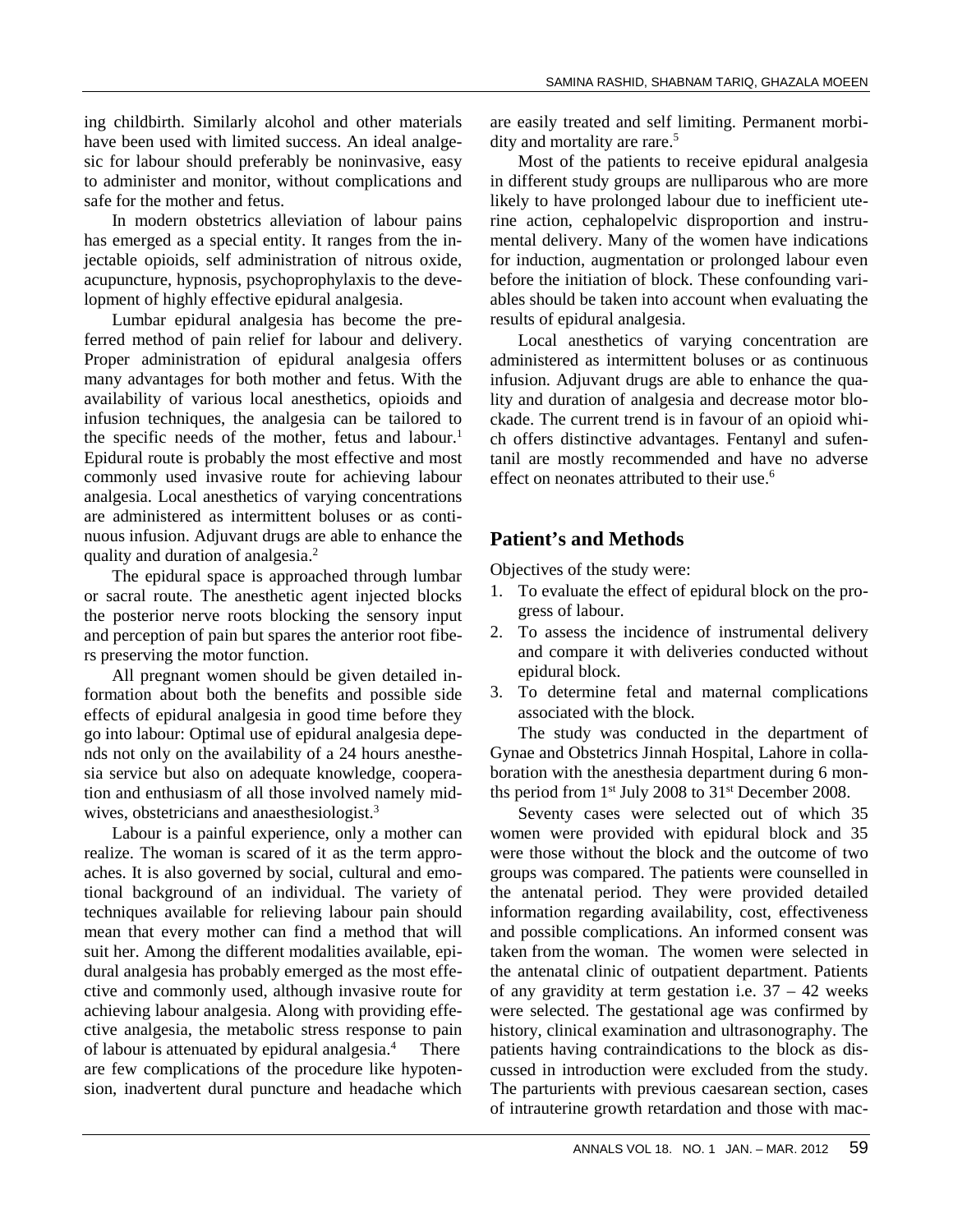rosomic babies were also excluded. The women with estimated fetal weight of  $2.5 - 4$  Kg with reactive cardiotocography were included in the study.

On reporting to labour room in labour whether

spontaneous or induced, the women with adequate pelvic dimensions were provided with the service. The epidural analgesia was provided when she was in acti ve phase of labour i.e. at  $3 - 4$  cm cervical dilatation. The protocol of the procedure was that mother was given a pre load of one litre of Hartman's solution intravenously in about half an hour to avoid postural hypotension. She was nursed in left lateral position to avoid aortocaval compression. Her blood pressure and pulse were taken before the start of procedure. Emer gency tray containing airway, laryngoscope, endotra cheal tube, thiopentone sodium, diazepam and ephedrine was kept ready. The anesthetist was called in with his trolley with necessary equipment.

Technique of midline epidural block: 3cc of 0.125% bupivacaine was injected in epidural space as test dose to confirm that duramater has not been punctured. Blood pressure of the woman was taken after 5 minutes. In the absence of any undesirable sensory or motor effect, 8 ml of 0.125% bupivacaine was given as bolus dose. Anesthesia was maintained by giving top ups of  $8 - 10$  ml of bupivacaine on demand of the patient.

Continuous maternal and fetal monitoring was en sured during labour and utmost measures were taken to avoid complications. The woman was nursed in left lateral position to avoid postural hypotension, blood pressure and pulse were recorded initially at 5 minutes interval for 30 minutes and then 15 minutes after each bolus dose of local anesthetic and then half hourly.

The motor block was assessed by the degree of weakness in the legs using modified Bromag's scale i.e. 0 – complete motor block, 1 – ankle movement only,  $2$  – able to slide legs up the bed,  $3$  – pull knees to  $45^\circ$ ,  $4$  – no weakness. Maternal satisfaction was assessed by the absence of pain and categorized as excellent, good, fair and poor. The analgesia was maintai ned with conventional top-up regimen. Top-up was given on demand of mother i.e. on return of pain whi ch was usually at interval of  $1 - 2$  hours. Continuous fetal monitoring was ensured. Cardiotocography was done before applying the block and the fetal heart sou nds were recorded with electronic sonicaid at the inter val of 15 minutes. In case of abnormal fetal heart patterns cardiotocography was repeated. The progress of labour was plotted on a partogram. The intensity, duration and interval of labour pains were monitored by palpatory method and 3 hourly vaginal examination was performed to assess the progress of labour. In case of ineffective uterine contractions or delay in progress of labour, active management was done and labour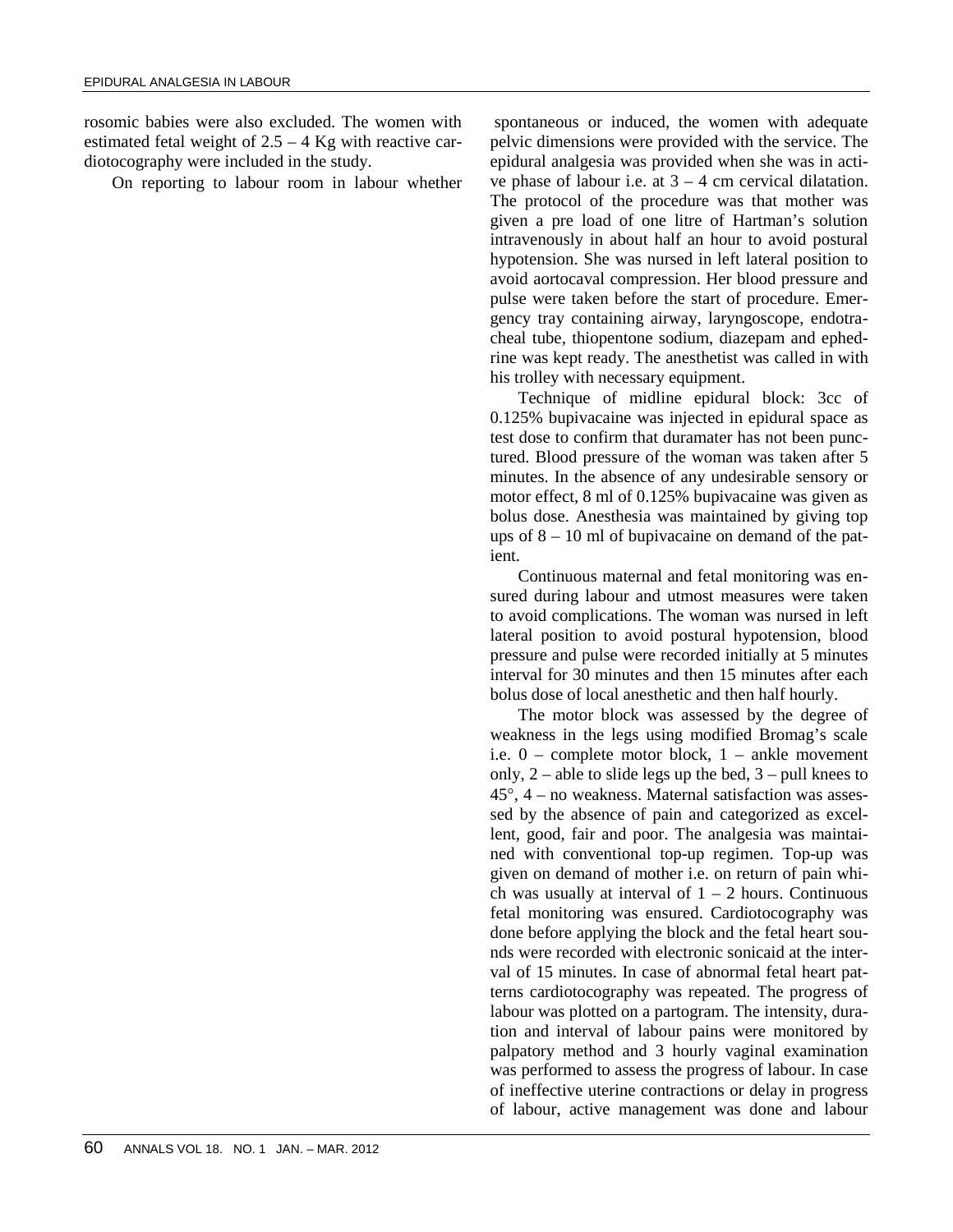was augmented with syntocinon as required.

The second stage of labour was allowed for 2 hours in primigravida and one hour in multigravida in case of satisfactory fetal and maternal condition. In case of delay, active intervention was done in the form of assisted delivery as forceps application, vacuum extraction or by caesarean section according to fetal condition, station and rotation of presenting part. In my unit facilities for fetal scalp pH sampling are not available, so we rely on the presence of meconium in the liquor and abnormal fetal heart patterns for diag nosis of fetal distress. When any of these abnormal findings were present active intervention was done to expedite the delivery. Caesarean sections were done either under general anesthesia or epidural block depe nding upon maternal and fetal condition. When deli very was anticipated in  $10 - 15$  minutes  $6 - 8$  ml of bupivacaine was given in sitting position for perineal analgesia. Neonatologist was called in at the time of delivery and neonatal condition was assessed in terms of Apgar score. The mother was monitored conti nuously to pick up the complications which were hy potension, unilateral block unblocked segments, post partum headache and urinary retention. Anesthetic intervention was required sometimes like resetting of catheter or change of position while giving top up or supplementary doses of analgesic. The mother was kept under observation for 48 hours and along with routine postpartum monitoring, she was observed in terms of blood pressure, headache, urinary retention, return of motor function and recovery from complications if any. The patients were called after 6 weeks for follow up and were enquired about any residual complication and their experience with the epidural block.

# **Results**

The study was conducted on 70 parturients. They were divided into two groups. Group  $-$  I consisted of 35 patients who received epidural analgesia while the control group – II consisted of another 35 mothers who had labours without epidural analgesia. The results were analyzed statistically and student's "t" test was applied. P value was calculated to find out the significance, level of significance was taken as  $P > 0.05$ . The results were compared with international and local literature. 22 parturients (62.6%) in study group and 21 (60%) in control group were between  $21 - 25$  years. While there were 2 mothers (5.5%) in the study group and 3 (8.4%) in the control group who were below 20 years of age. Those above 31 years were 2.6% in study group. There was no significant age difference bet ween the two groups. So  $P < 0.05$ . Distribution of patients by gravidity were observed. 28 patients (80%) in group 1 and 26 patients (74.2%) in group 2 were pri migravidas. 6 patients (17.1%) in group 1 and 7 pati ents (20%) in group 2 were in their second or third pregnancy. 1 patient (2.6%) in group 1 and 2 patients (5.5%) in group 2 were having their fourth pregnancy.

Mothers at term gestation were included in the two groups. 83% of parturients in the study group and same number of percentage in the control groups were delivered before the completion of 40 weeks while there were 17% mothers in the study group and same number in the control group who delivered after 40 weeks of gestation. There was non-significant differ ence between the gestational age at the time of deli very between the two groups.

Most of the parturients were admitted with sponta neous onset of labour, in latent or active phase. But as already stated epidural analgesia was only applied when the women progressed into active phase of labo ur i.e. at or > 3cm dilatation with fully effaced cervix. 4 women (12%) in the study group and 7 (20%) in the control group had induced labour due to obstetric rea sons.

Labour was induced because of obstetric reasons in 4 parturients in the study group and 7 in the control group. 1 parturients in the study group and 3 in the control group were induced for post – dated pregnancy according to unit protocol. Premature rupture of mem branes was the indication of induction of labour in 2

|  | <b>Table 1:</b> Duration of first stage of labour. |
|--|----------------------------------------------------|
|  |                                                    |

|                         | $Group-I$ |      | $Group - II$ |      | P value |
|-------------------------|-----------|------|--------------|------|---------|
| Duration (Hours)        | No.       | %    | No           | $\%$ |         |
| $<$ 12 without oxytocin |           | 25.7 | 14           | 40   | < 0.05  |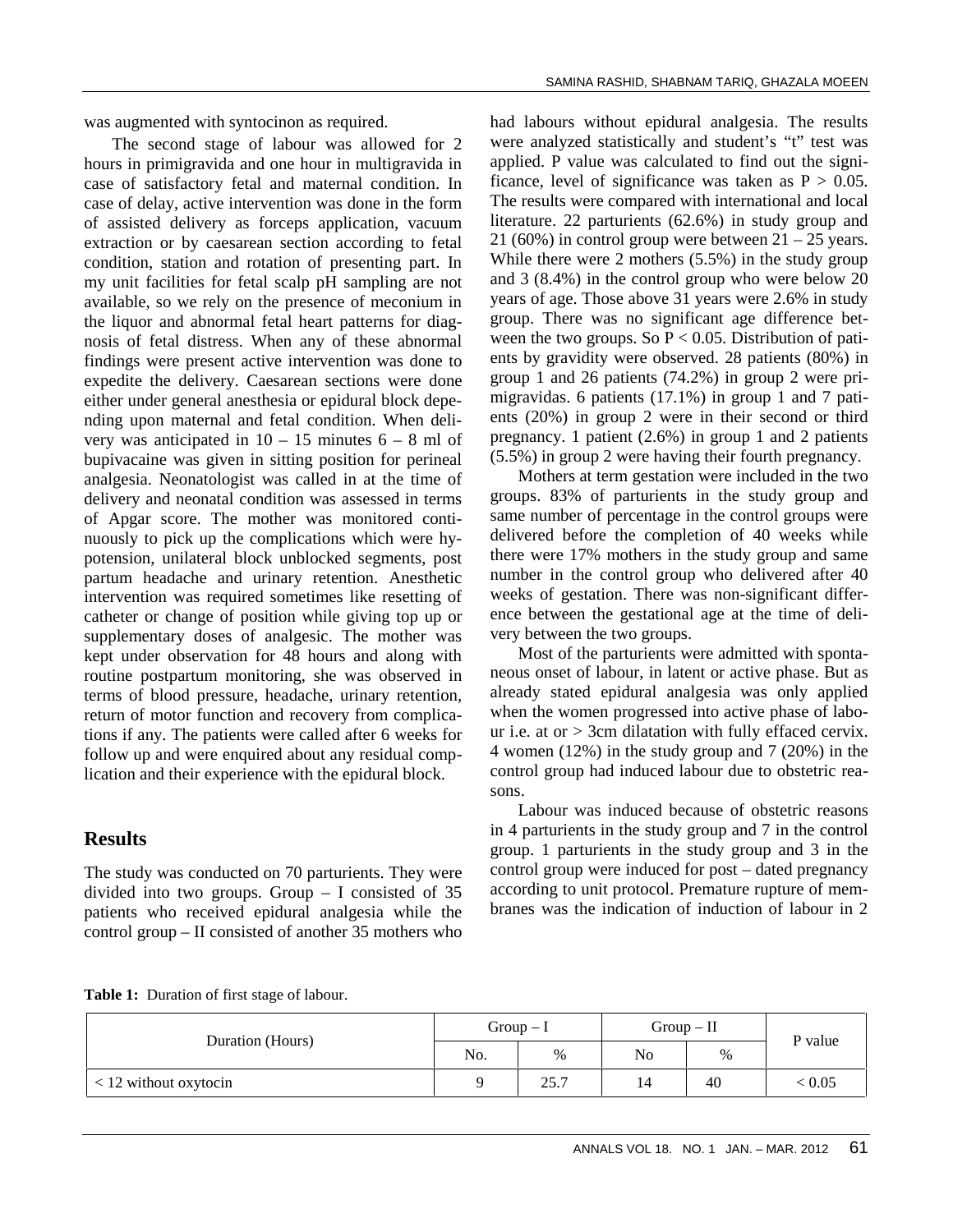#### SAMINA RASHID, SHABNAM TARIQ, GHAZALA MOEEN

|                                                   | ാറ<br>∠∠ | 63 | 18 | 51.4 | < 0.05         |
|---------------------------------------------------|----------|----|----|------|----------------|
| $> 12$ with oxytocin                              |          |    |    |      | < 0.05         |
| Secondary arrest inspite of oxytocin augmentation |          | ،  |    |      | ${}_{<}\,0.05$ |

Table 2: Duration of second stage of labour.

| Duration<br>(Hours) | $Group-I$ |      | $Group-II$     |               | P value |  |
|---------------------|-----------|------|----------------|---------------|---------|--|
|                     | No.       | $\%$ | N <sub>0</sub> | $\frac{0}{0}$ |         |  |
| $<$ 1 hour          | 6         | 17.1 | 30             | 86            | > 0.05  |  |
| $1 - 2$ hours       | 26        | 74.2 |                | 14            | > 0.05  |  |
| $> 2$ hours         |           | 8.5  |                |               | > 0.05  |  |

# **Table 3:** Mode of delivery

|                                 | $Group-I$ |               | $Group - II$   |      |            |
|---------------------------------|-----------|---------------|----------------|------|------------|
| Mode                            | No.       | $\frac{0}{0}$ | N <sub>0</sub> | $\%$ | P value    |
| Spontaneous vaginal delivery    | 28        | 80            | 32             | 91.4 | < 0.05     |
| Instrumental delivery           |           | 5.7           |                |      | ${}< 0.05$ |
| Forceps<br>1.                   |           |               |                |      |            |
| Ventouse extraction<br>2.       |           |               |                |      |            |
| Lower segment caesarean section |           | 14.2          |                | 8.5  | < 0.05     |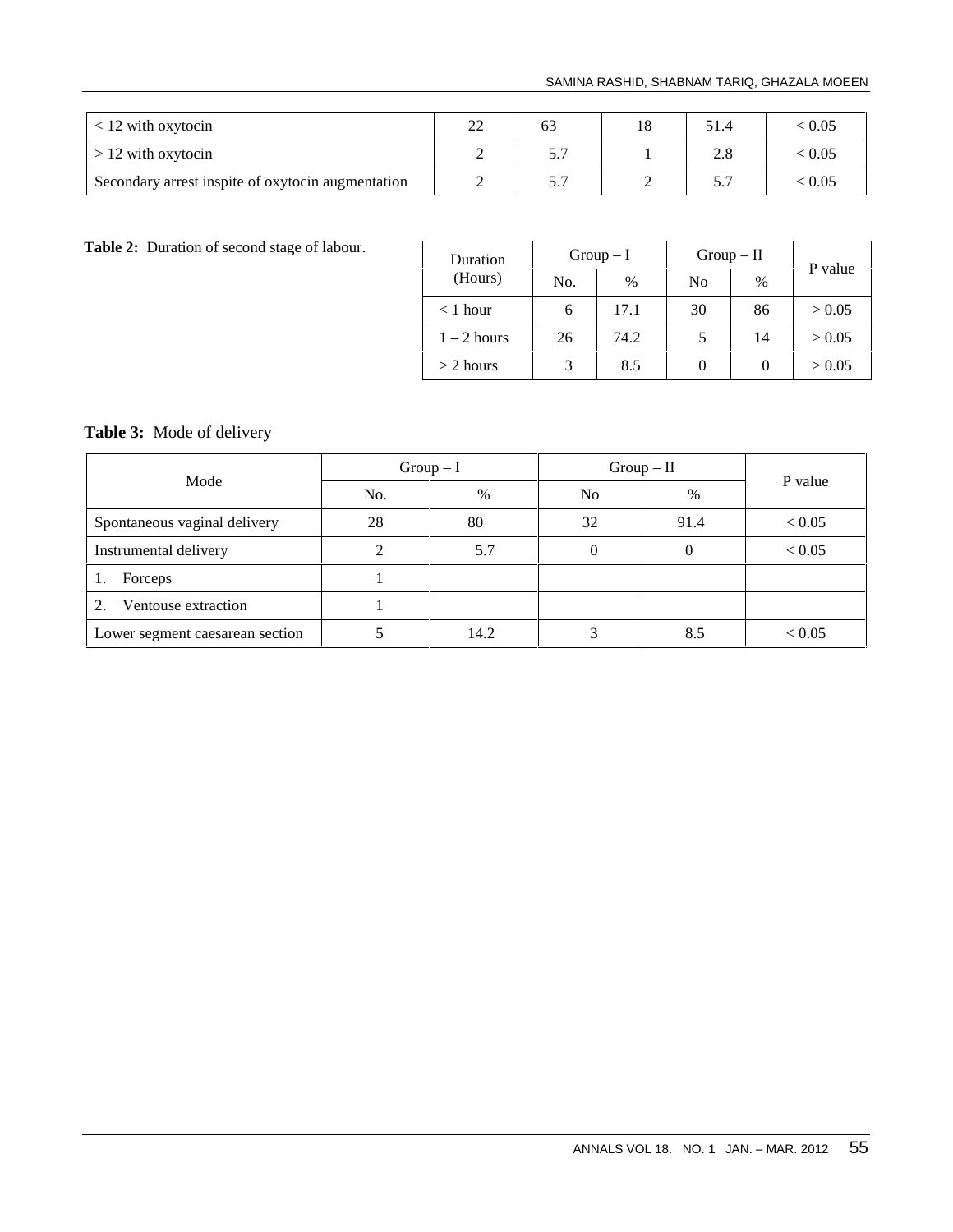patients in group 1 and 2 patients in group 2.While 1 patient in study group and 2 in control group were in duced due to mild PIH i.e diastolic blood pressure bet ween 90 – 100 mmHg, but no proteinuria and no hae modynamic derangements.

Most of the women delivered within 12 hours either with or without oxytocin augmentation. Most of the patients who delivered without oxytocin augmentation were multigravidae while the requirement of oxytocin was more in the primigravidae. 2 patients in each group had arrest inspite of oxytocin augmentation and they were delivered by caesarean section. There was no significant difference in the duration of the first sta ge of labour in the two groups. So the P value is <0.05 (Table 1).

Most of the patients delivered in less than one hour in the control group while in the study group second stage of labour was prolonged and 75% of pati ents delivered within  $1 - 2$  hours. Majority of them were primigravidae. In 3 patients in study group, seco nd stage was prolonged beyond 2 hours. The duration of second stage of labour was significantly prolonged in the epidural group (Table 2).

The rate of spontaneous vaginal delivery was low in the study group as compared to control group i.e. 80% as compared to 91.4%. There was increase in the number of instrumental deliveries in the study group while there was non-significant increase in the caesarean section rate (Table 3).

5 patients in the study group and 3 in the control group had caesarean sections due to obstetric reasons. 3 in study group had fetal distress in first stage and one had arrest of progress due to in coordinate uterine contractions inspite of oxytocin augmentation and 1 had failure of head to descend after full cervical dilatation. One patient in the control group had failure of head to descend, 1 had primary dysfunctional labour and 1 had fetal distress so caesarean section was done.

Most of the neonates in the two groups had good Apgar scores. Only one of the neonates in each group had Apgar score less than 4 at 1 minutes and remained in neonatal unit for few days. One of the neonates had congenital heart disease on further evaluation.

Most of the neonates had weight in the range of 3.1 – 3.5 Kg. There was no significant difference in the weight distribution between the two groups.

Most of the patients were satisfied with the pain relief provided by the block. 63% found it excellent while 28.6% found it quite good. While 8.6% were partly relieved of pain and 2.8% were not satisfied with epidural analgesia.

There were few anesthetic complications associ ated with epidural analgesia.2 patients had uneventful hypotension. While another one had unilateral block and unblocked segments, which required anesthetic intervention. 2 patients needed perineal infiltration for episotomy. There were no serious complications.

As bupivacaine was used for analgesia, it caused motor blockade of varying degree in the women. Two of the parturients had no motor power while there was not a single patient without muscle weakness.

Most of the patients were feeling well in the post partum period. One patient had headache in the study group. 4 patients in the study group and 3 in the control group had backache while 2 parturients in the stu dy group and 1 in the control group had urinary retention which required intermittent catheterization. Most of the patients recovered fully in 24 – 48 hour.

### **Discussion**

The use of patient controlled epidural analgesia and combined spinal epidural analgesia provide ambulatory or mobile analgesia which are becoming increa singly popular.<sup>2</sup> In the last decade delivery by CIEA and CSEA has became a gold standard in most modern perinatal centers.<sup>7</sup> The onset of complete analgesia is more rapid with CSEA technique. There is no fear of increase in instrumental deliveries and urinary catheterization with considerable reduction in nursing problems and backache. There is more maternal satisfaction because of preservance of motor power and ambulation allowed.<sup>8</sup>

As the facilities for CIEA and CSEA are not available in my unit and opioids like sufentanil are still not in use in Pakistan so I used bupivacaine as the sole agent for analgesia regimen. This provides satisfactory analgesia but at the same time produces more motor blockade. As the infusion pumps are not in use, hence I relied on intermittent top-up regimen. Apart from availability, cost of infusion pump needs to be inclu ded in evaluation of cost benefit ratio.<sup>9</sup>

After initiation of the block with bupivacaine as the sole agent, the top-ups were given on demand of the patient. Two to five top-ups of bupivacaine were usually required depending upon cervical dilatation at the time of placement of epidural catheter and gravi dity of the patient. Multigravidae and patients in adva nced labour required less doses. Continuous fetal and maternal monitoring was ensured, partogram was mai ntained to assess progress of labour. As the facilities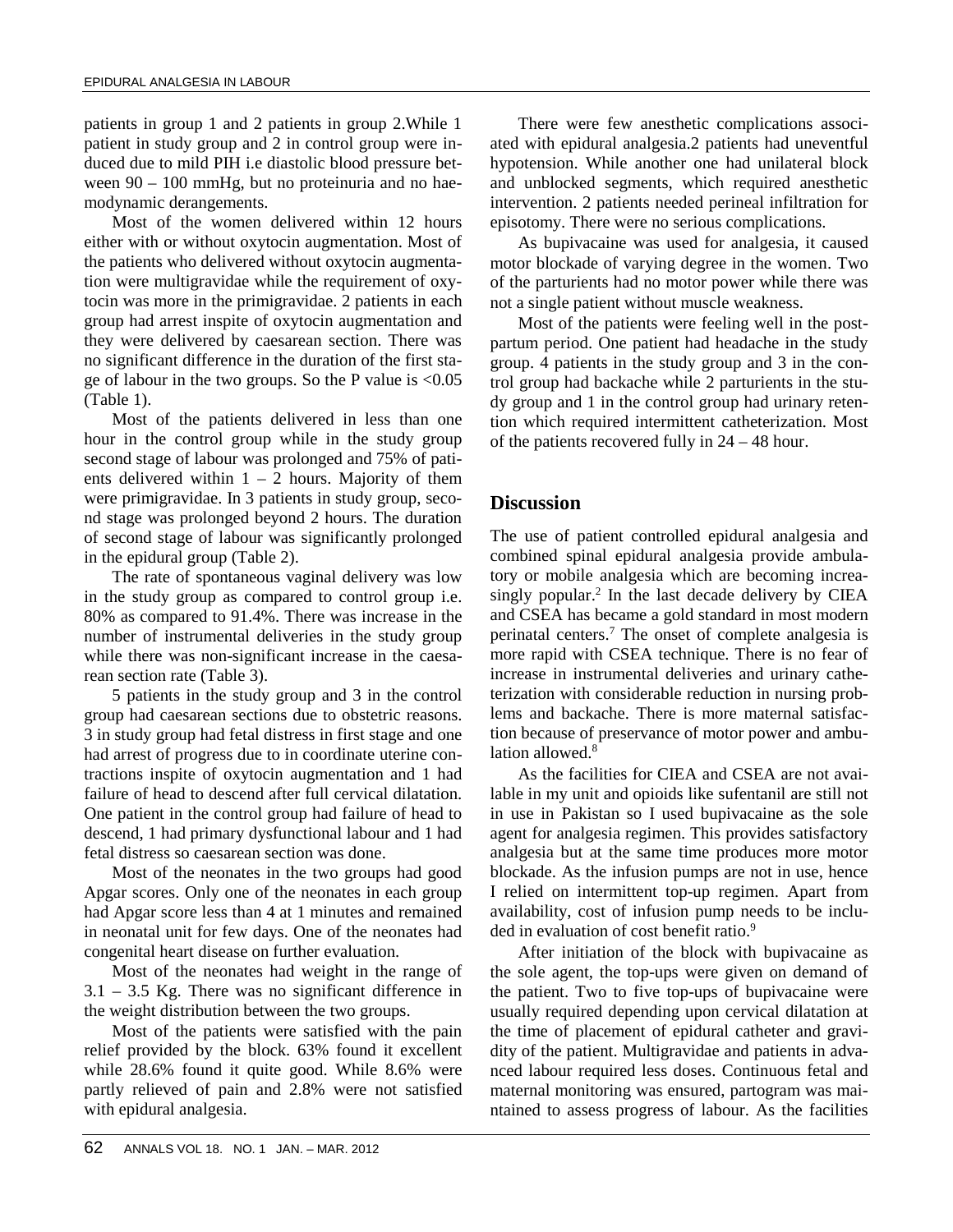for fetal scalp pH are not available in the unit, so I relied on derangements of fetal heart sounds, decelerations on cardiotocography and presence of meconium in the liquor for the detection of fetal distress.

There are certain conflicting issues regarding influence of epidural analgesia on obstetric mechanisms. As far as duration of labour is concerned several ran domized and non-randomized studies have shown different results. According to Zhong et al epidural anal gesia prolongs the second stage of labour but it does not prolong the first stage of labour.<sup>10</sup>

Another study shows that active management of labour reduced the length of first stage of labour as compared with control. $^{11}$  The amount of oxytocin required for each centimeter of cervical change is more in the epidural group. $12$ 

In my study special attention was given to control ineffective uterine contractions with oxytocin augmentation in both groups whenever required without delay. This resulted in 63% of parturients delivering within 12 hours in the study group as compared to 51.4% in the control group. So overall there was not much difference in the duration of first stage of labour but oxytocin was certainly required by more women in the study group. There were another 5.7% as compared to 2.8% women whose first stage lasted for more than 12 hours and 5.7% in each group had arrest of labour ins pite of oxytocin augmentation. So oxytocin require ment is increased with epidural analgesia and there is increased duration of first stage of labour in some of the patients but most of the patients delivered within 12 hours with or without oxytocin augmentation.

Different studies have shown an increase in the duration of second stage of labour with epidural anal gesia. This might be overcome by active management of labour or judicious use of oxytocin in the second stage.<sup>13</sup>

In some studies there is inverse relationship bet ween cervical dilatation at epidural placement and second stage of labour. Fifty percent of women lose their urge to expel in case of epidural analgesia which prolongs second stage of labour. There is 10 – 56% in creased incidence of instrumental delivery. This wide variation is due to different concentrations of local anesthetic used, combined regimen with opioids, aug mentation with oxytocin and consideration of recom mendations of American College of Obstetricians and Gynecologists to wait for 3 hours after full dilatation of cervix in case of satisfactory fetal and maternal condition. But as the facility for fetal for fetal scalp blood sampling is not available in our unit so patients were reviewed after one hour and intervention was decided after one to one and a half hour. In only 2 cases I waited for more than two hours and both the patients delivered vaginally with satisfactory fetal and maternal outcome. There was significant increase in the duration of second stage of labour in the study gro up ( $P > 0.05$ ). Most of the patients had second stage of 1 – 2 hours which is longer than that of non epidural group in which most of patients delivered in less than on hour. The incidence of instrumental delivery is 5.7% as compared to 0% in the control group. The duration of second stage of labour and the incidence of instrumental deliveries would have been much less if combination regimen with opioids and combined spi nal epidural technique was available in Pakistan. For malrotated head, ventouse extraction was applied.

Clinical trials have suggested that epidural analge sia does not increase the rate of caesarean delivery either overall or for dystocia. Introduction of on de mand epidural service does not increase primary cae sarean section rate. $11,13$  In my study the caesarean section rate was 14.2% in the epidural group as compared to 8.5% in the non-epidural group which is a non-sig nificant difference ( $P < 0.05$ ). Caesarean sections were done for obstetric indications. Epidural analgesia was extended to provide block for caesarean section, but cases of fetal distress were performed under general anesthesia as it takes about 30 – 40 minutes to extend the block of  $T_6$  level and in case of fetal distress it is not feasible to wait for this period of time.

Apgar score of most of the neonates was good and most of them had score of more than 7. Paediatrician was available in the labour room and resuscitation was required in very few neonates and they recovered well. Overall effects of epidural analgesia are minor on he fetus and appear to be of little clinical significance.

In best circumstances  $80 - 85\%$  mothers are totally pain free. In my study 63% of women were totally pain free while another 28.6% had good pain relief. Most of the mothers were satisfied with the analgesia provided while 2.8% had poor pain relief comparable to  $1 - 10\%$  rate in the literature. They had painful episodes either continuously or intermittently and these were the patients who required anesthetic intervention as pain was often caused by complications such as un blocked segments and unilateral block.

Epidural analgesia although relatively free of life threatening complications in experienced hands, still carries a risk of minor complications. Three patients had systolic blood pressure below 90 mmHg which was corrected by rapid infusion of crystalloid solu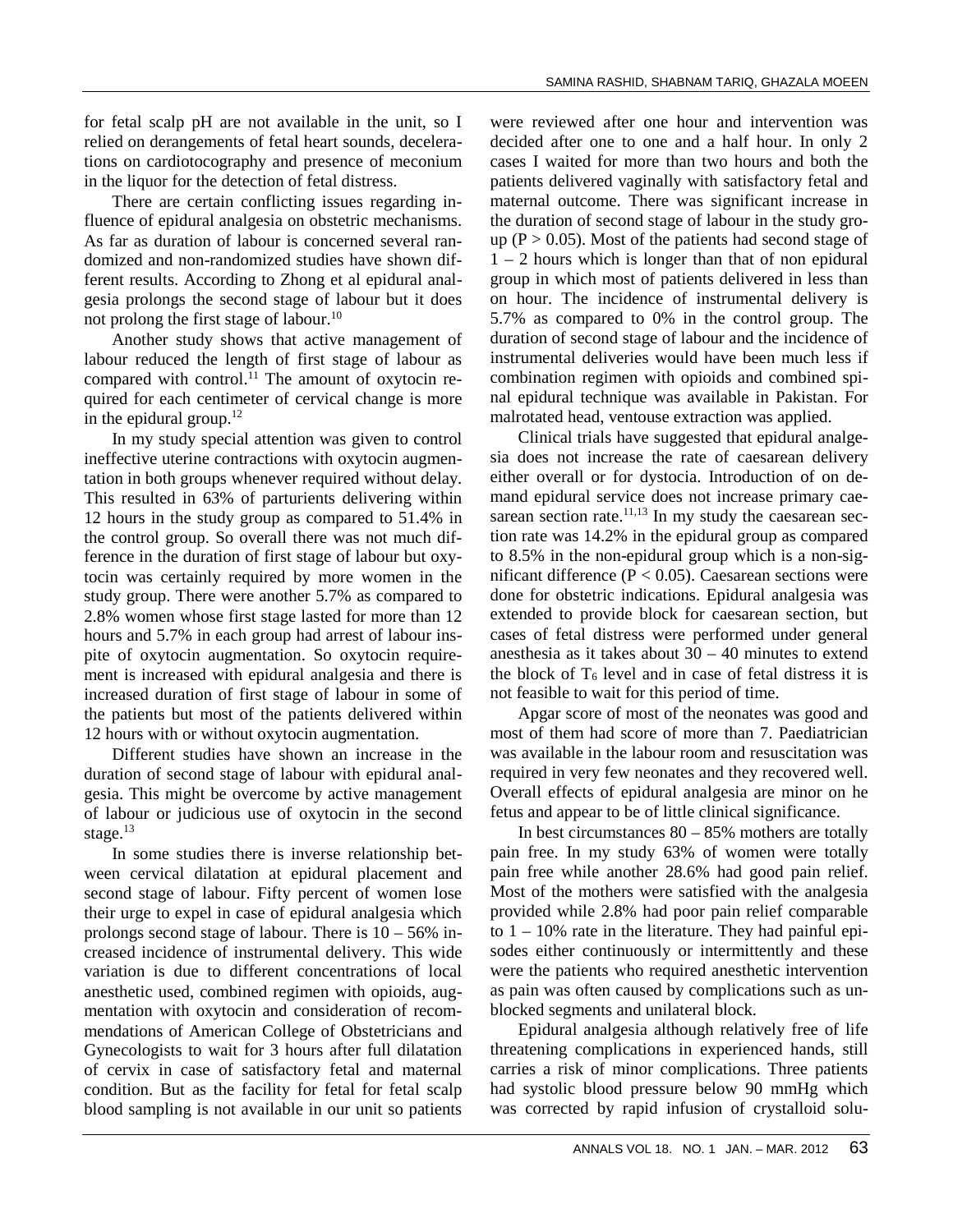tions. No other therapeutic measure were required. The incidence of unilateral block as quoted by Narang<sup>14</sup> is 1.5 – 21% determined by deviation from midline during catheter insertion. The incidence in my study is 10% which is comparable to the literature. The inci dence of unblocked segments was 10% compared to 8% as reported by Tan et al.<sup>15</sup>

These complications were corrected by increasing the dose of bupivacaine or change of posture. 20% of the patients required perineal infiltration for sponta neous vaginal delivery and episiotomy and pundendal block for instrumental delivery which might be due to ineffective sacral block. Variable degrees of motor blockade was seen in patients ranging from Grade 0- IV. Bromage's modified scale was used to assess power in  $L_1$ -S<sub>4</sub>. There was no case of dural puncture or inadvertent spinal block and systemic anesthetic toxi city. All the epidural catheters were removed intact and motor power returned within 4-6 hours in most of the parturients.

Most of the patients remained well during the postpartum period. Postpartum back pain may occur in upto 44% of women after childbirth. Randomized stu dies show that epidural does not cause back pain. In my study 20% of patients had backache as compared to 15% in the control group.

While some other studies show an increased rate of catheterization after epidural block. In my study 4 vs 2 parturients required intermittent catheterization in the first 24 hours postpartum. Most of them fully re covered after 48 hours.

At 6 weeks follow-up most of the mothers could 2. recall the labour with epidural analgesia to be good and had recovered fully.

# **Conclusion**

Recent advances in technology have allowed the doctors to help convert the agony of painful labour to a pleasant experience for a woman. Among the different modalities available, lumbar epidural analgesia has gained wide spread popularity since the last decade. It provides effective analgesia for labour and delivery and can be extended to cover obstetric manipulations  $\overline{6}$ . and caesarean sections. The quality of analgesia is far superior to other methods available. It greatly dimini shes most of the physiochemical stress responses to labour and allows the woman to cooperate with the  $\frac{7}{6}$ . obstetrician. It has few minor maternal and fetal side effects which are self limiting and easily manageable.

Major complications are fortunately very rare. It does not prolong the first stage of labour significantly or increase the caesarean section rate. It does increase the duration of second stage of labour, the requirement of oxytocin augmentation and rate of instrumental deliveries. These can be much lower if newer pharmacolo gical agents like Fentanyl and Sufentanil are used as adjuvant drugs and combined spinal epidural or patient controlled analgesia technique is used.

In developed countries upto 80% of parturients receive epidural analgesia in labour but here in Pakistan, it is not in widespread use. It is a luxury available to upper class females in private hospitals and in some tertiary care centers. Epidural analgesia should be offered to every labouring woman.

The pregnant females should be given information about the availability, cost, effectiveness and possible complications in the antenatal period. Trained person nel should be available round the clock who can apply and monitor the analgesia. Epidural sets should be available at subsidiary rates, so that every mother can afford it.

A trained midwife, a dedicated obstetrician and experienced anaesthetist can convert the nightmare of painful labour into a pleasant event in woman's life after which she is blessed with a baby.

### **References**

- 1. Hepner DL, Gaiser RR, Check TG, Gulsche BB. Com parison of combined spinal epidural and low dose epi dural for labour analgesia.
- Zhong J, Yancey MK, Klebanoff M, Schwarz J, Schweitzer D. Effect of epidural analgesia in the course of labour and delivery: a natural experiment. Obstet Gyna ecol 2000; 1 [Suppl]: 95.
- 3. Schabel JE, Pappers PJ. Lumbar epidural analgesia for labor and vaginal delivery. Gynecol Obstet Invert 1997; 44: 73-81.
- 4. Chestnut DH. Does epidural analgesia during labour affect the incidence of caesarean delivery? Reg Anesth 1997; 22: 495-9.
- 5. Zhang J, Klebanoff MA, Dersimonian R. Epidural anal gesia in association with duration of labour and mode of delivery. A quantitative review. Am J Obstet Gyne col 1999; 180: 970-7.
- 6. Morten SC, Williams NS, Keeler EB, Gambore JC, kahau KL. Effect of epidural analgesia for labour in the caesarean delivery rate. Obstet Gynecol 1994; 83: 1045-52.
- Stavrou C, Hofmeyr GJ, Boezaart AP. Prolonged fetal bradycardia during epidural analgesia, incidence timing and significance. Br Med J 1990; 77: 66-8.